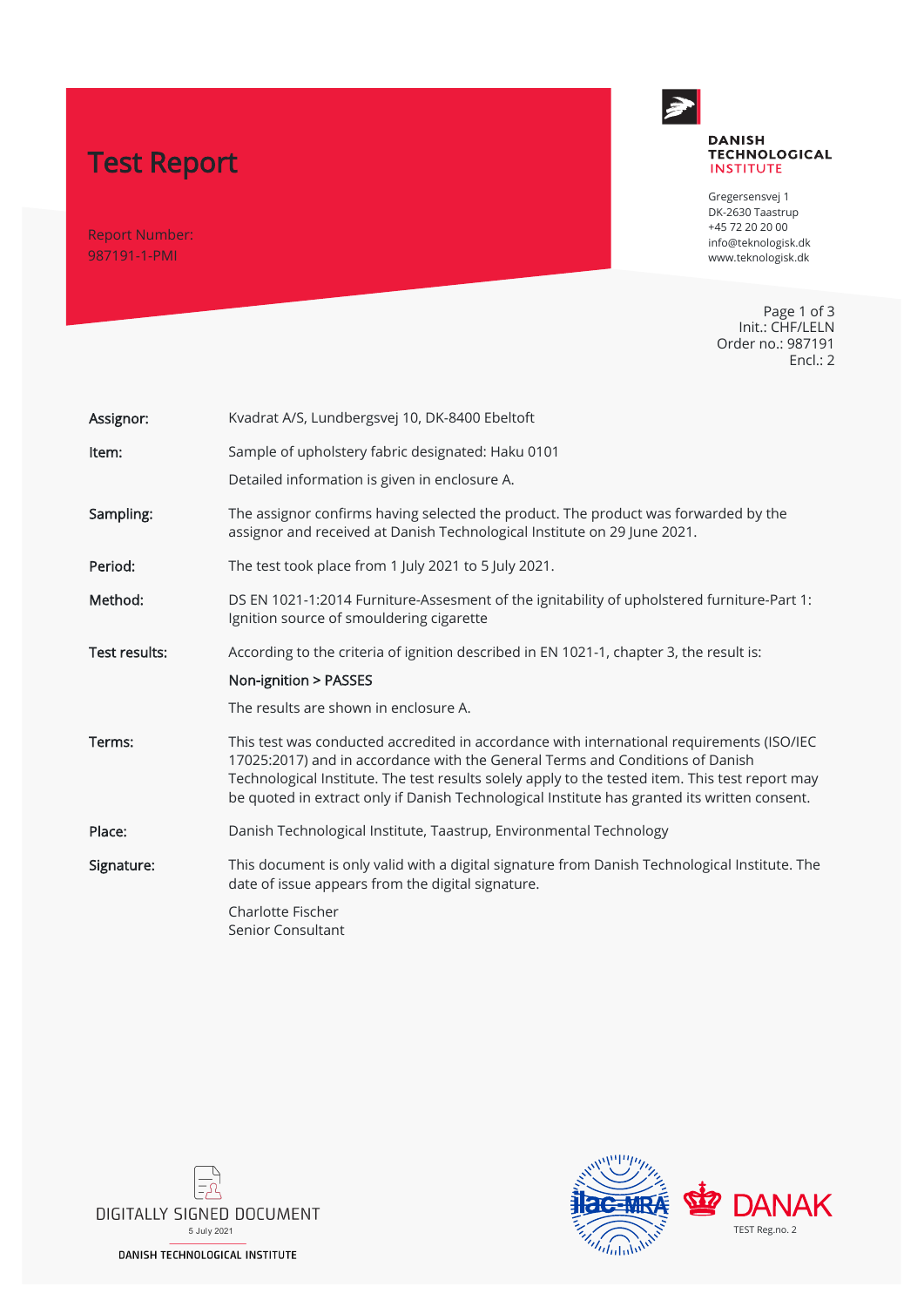## Enclosure: A



### Materials

#### Item: Sample of upholstery fabric designated: Haku 0101

Combination of upholstered material tested: Cover: Designated Haku 0101 Fibre content: 100% polyurethan / silicone, polyester backing. Approximate mass per area: 587 g/m $^2$ Filling: Non-retardant polyurethane foam designated, E22120. Approximate density: 22 kg/m<sup>3</sup> (The foam is delivered by test laboratory).

### Results

| Test method:                                                                        | DS EN 1021-1:2014                                                                                                         |
|-------------------------------------------------------------------------------------|---------------------------------------------------------------------------------------------------------------------------|
| Ignition source:                                                                    | Smouldering cigarette                                                                                                     |
| Water soaking:                                                                      | Before testing the sample was not subjected to the water soaking and drying<br>procedure described in EN 1021-1, annex D. |
| $\sigma$ . The state of the state of $\sigma$ and $\sigma$ is the state of $\sigma$ |                                                                                                                           |

Conditioning atmosphere: 23±2 °C / 50±5 % RH

#### Test result: Non-ignition > PASSES

|                                                                       | Cigarette Test No. |           |           |
|-----------------------------------------------------------------------|--------------------|-----------|-----------|
| Smouldering criteria                                                  |                    | 2         | 3         |
| Unsafe escalating combustion (3.1.a)                                  |                    | No.       | No.       |
| Test assembly largely consumed (3.1.b)                                |                    | <b>No</b> | <b>No</b> |
| Smoulders to extremities (3.1.c)                                      |                    | <b>No</b> | <b>No</b> |
| Smoulders through thickness (3.1.c)                                   |                    | No.       | <b>No</b> |
| Smoulders for more than 1 hour (3.1.d)                                |                    | No.       | <b>No</b> |
| In final examination, presence of progressive smouldering (3.1.e)     | <b>No</b>          | <b>No</b> | <b>No</b> |
| Flaming criteria                                                      |                    |           |           |
| Occurrence of flames (3.2)                                            |                    | <b>No</b> | <b>No</b> |
| Self-extinguishing of the cigarettes before smouldering entire length |                    | Yes       | Yes       |

The above test results relate only to the ignitability of the combination of materials under the particular conditions of test; they are not intended as a means of assessing the full potential fire hazard of the materials in use.